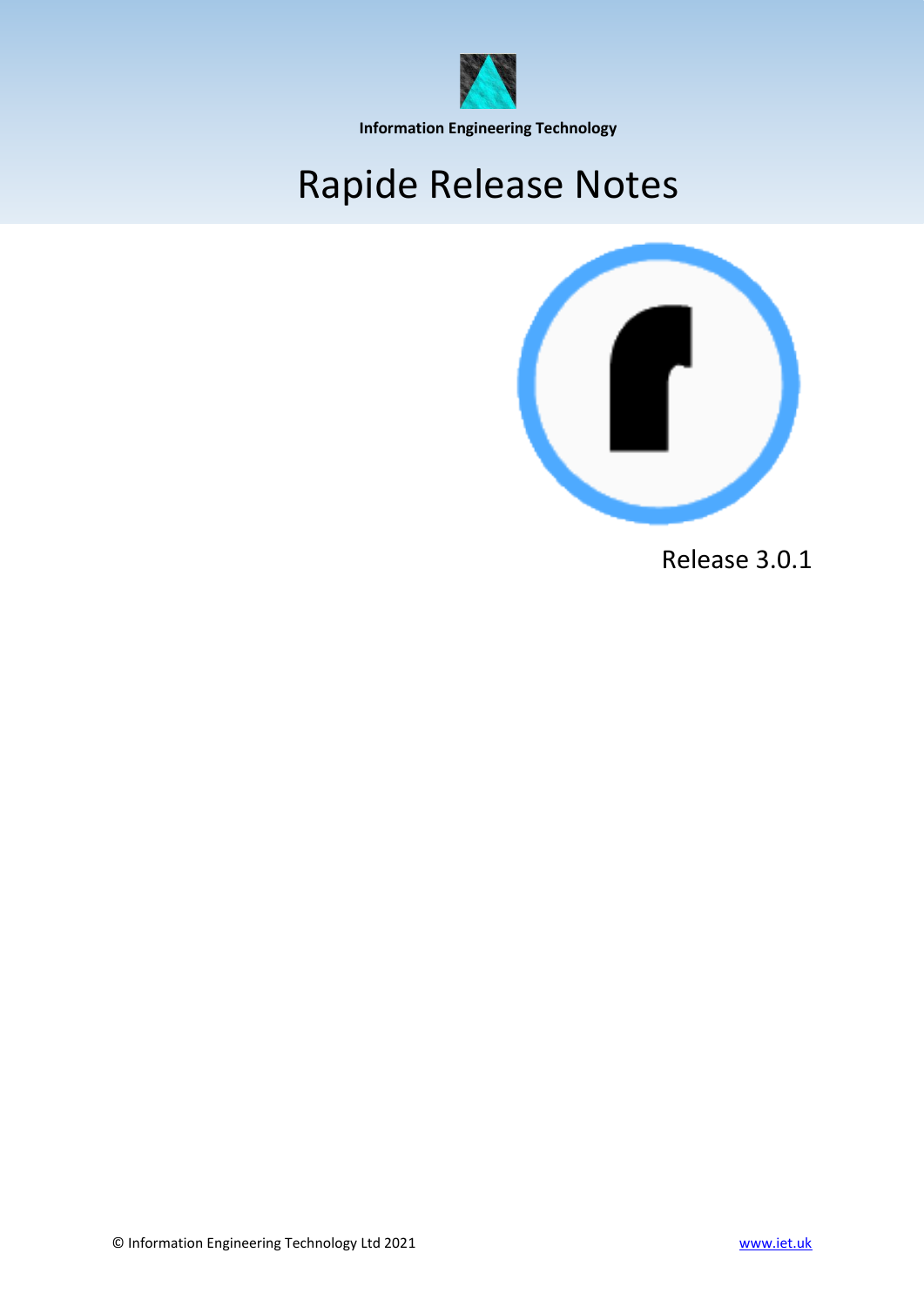# **Contents**

| <b>Important Notes</b> |                                                                            | 5 |
|------------------------|----------------------------------------------------------------------------|---|
|                        | <b>New Functionality</b>                                                   | 5 |
|                        |                                                                            |   |
|                        |                                                                            |   |
|                        |                                                                            |   |
|                        |                                                                            |   |
|                        |                                                                            |   |
|                        |                                                                            |   |
|                        |                                                                            |   |
|                        | New API Props/Methods for PStep Generation Date, Time and Rapide Version 5 |   |
|                        |                                                                            |   |
|                        |                                                                            |   |
|                        |                                                                            |   |
|                        |                                                                            |   |
|                        |                                                                            |   |
|                        |                                                                            |   |
|                        |                                                                            |   |
|                        |                                                                            |   |
|                        |                                                                            |   |
|                        |                                                                            |   |
|                        |                                                                            |   |
|                        |                                                                            |   |
|                        |                                                                            |   |
|                        |                                                                            |   |
|                        |                                                                            |   |
|                        |                                                                            |   |
|                        |                                                                            |   |
|                        |                                                                            |   |
|                        |                                                                            |   |
|                        |                                                                            |   |
|                        |                                                                            |   |
|                        |                                                                            |   |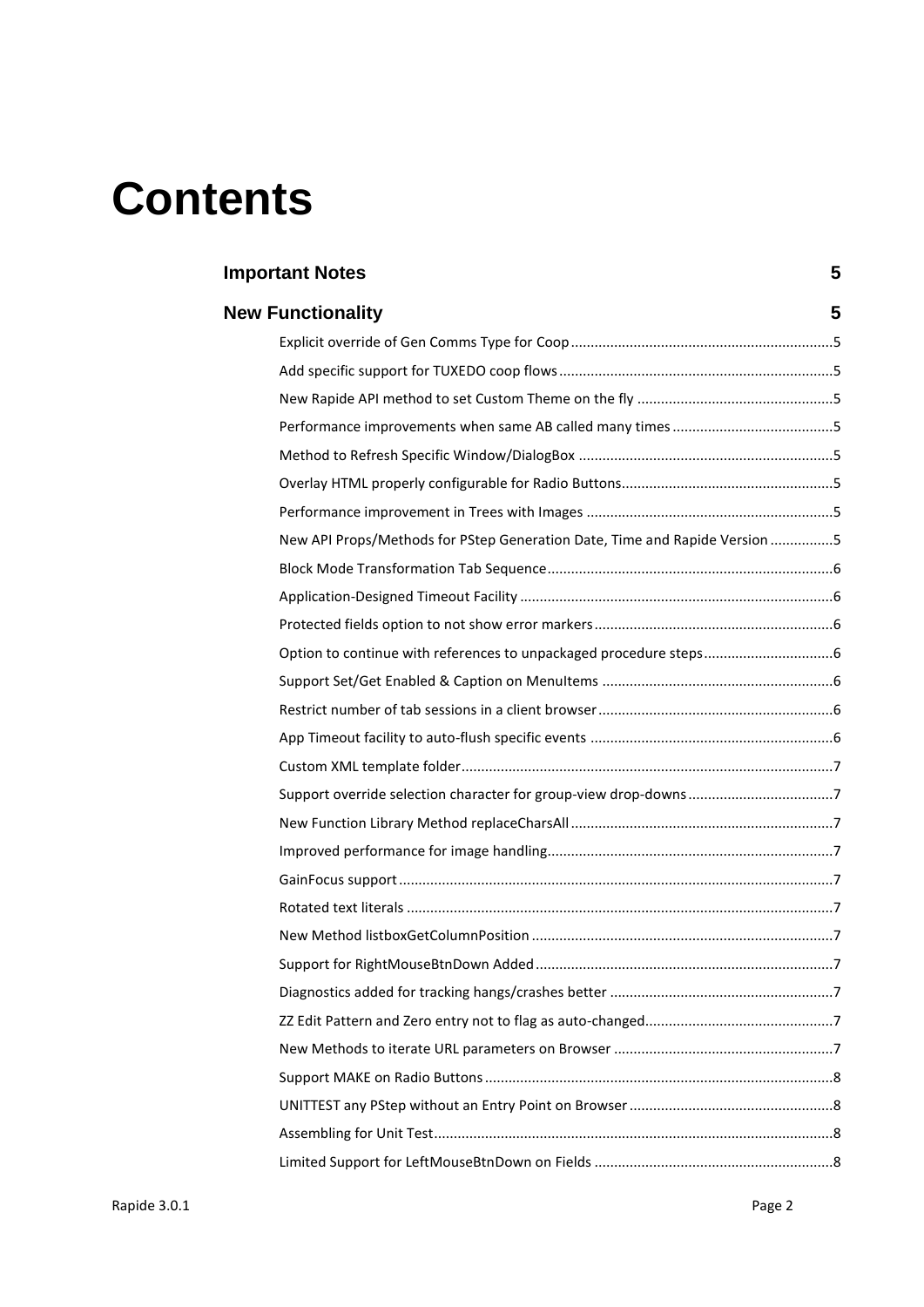| New tokens to set listbox header background and foreground colours      |  |
|-------------------------------------------------------------------------|--|
|                                                                         |  |
|                                                                         |  |
|                                                                         |  |
| New option to package server import/export classes into separate jar    |  |
| New User Exits invoked before a Server Call, and after a Server Abend10 |  |
|                                                                         |  |
|                                                                         |  |
|                                                                         |  |

| <b>Fixes</b> |                                                                     | 11 |
|--------------|---------------------------------------------------------------------|----|
|              |                                                                     |    |
|              |                                                                     |    |
|              |                                                                     |    |
|              |                                                                     |    |
|              |                                                                     |    |
|              |                                                                     |    |
|              |                                                                     |    |
|              | Resource conflict when multiple sessions start closely together 11  |    |
|              |                                                                     |    |
|              |                                                                     |    |
|              |                                                                     |    |
|              |                                                                     |    |
|              |                                                                     |    |
|              | Group view attributes placed as singleton field may revert values12 |    |
|              |                                                                     |    |
|              |                                                                     |    |
|              |                                                                     |    |
|              |                                                                     |    |
|              |                                                                     |    |
|              |                                                                     |    |
|              |                                                                     |    |
|              |                                                                     |    |
|              |                                                                     |    |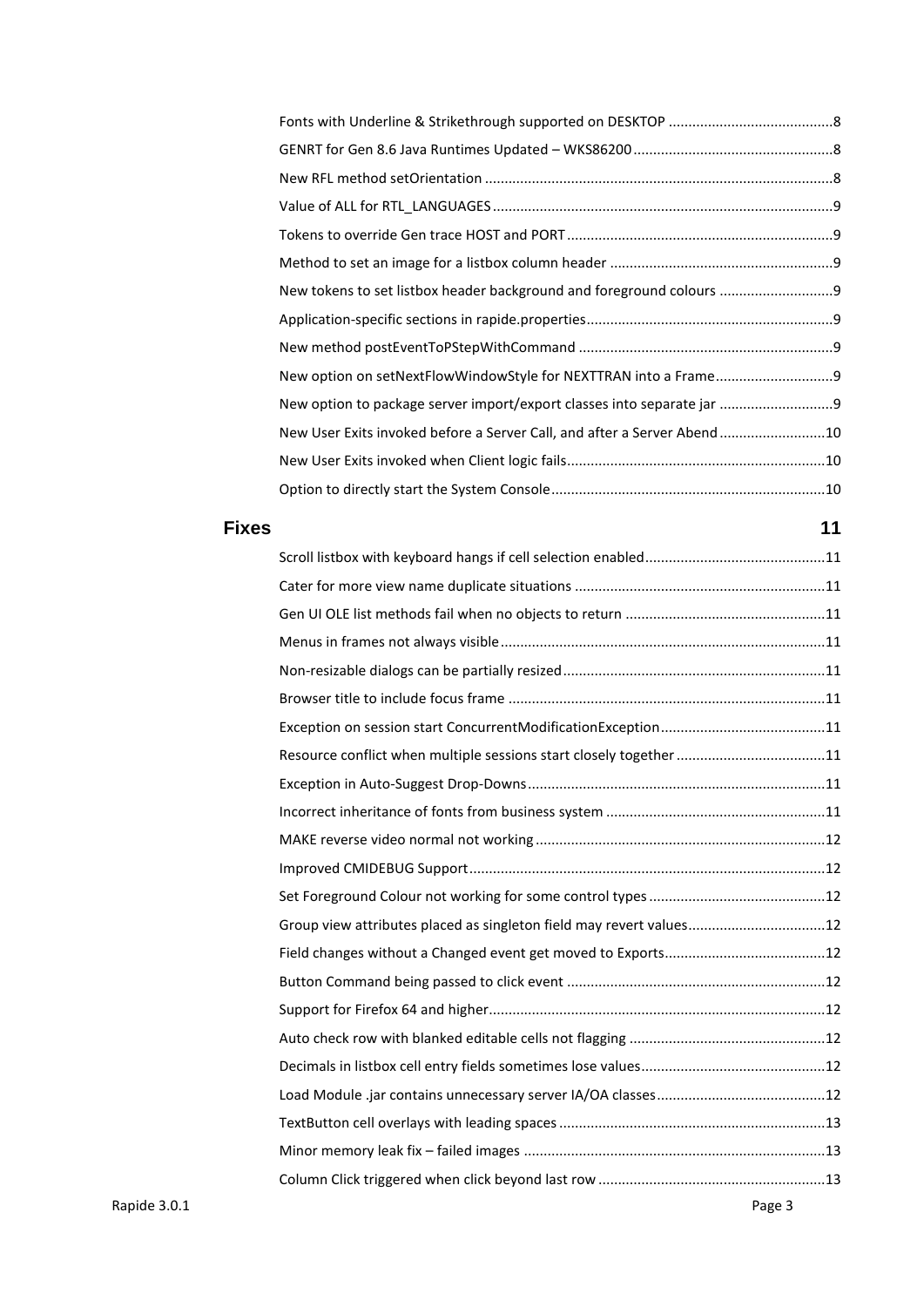| AutoCheck columns should not be adjusted proportionally with AutoSize 14 |    |
|--------------------------------------------------------------------------|----|
|                                                                          |    |
|                                                                          |    |
| Crash in System Console if refreshed while a sessions starts/ends14      |    |
|                                                                          |    |
|                                                                          |    |
|                                                                          |    |
|                                                                          |    |
|                                                                          |    |
|                                                                          |    |
|                                                                          |    |
|                                                                          |    |
| <b>Known Issues</b>                                                      | 15 |
|                                                                          |    |
|                                                                          |    |
|                                                                          |    |
|                                                                          |    |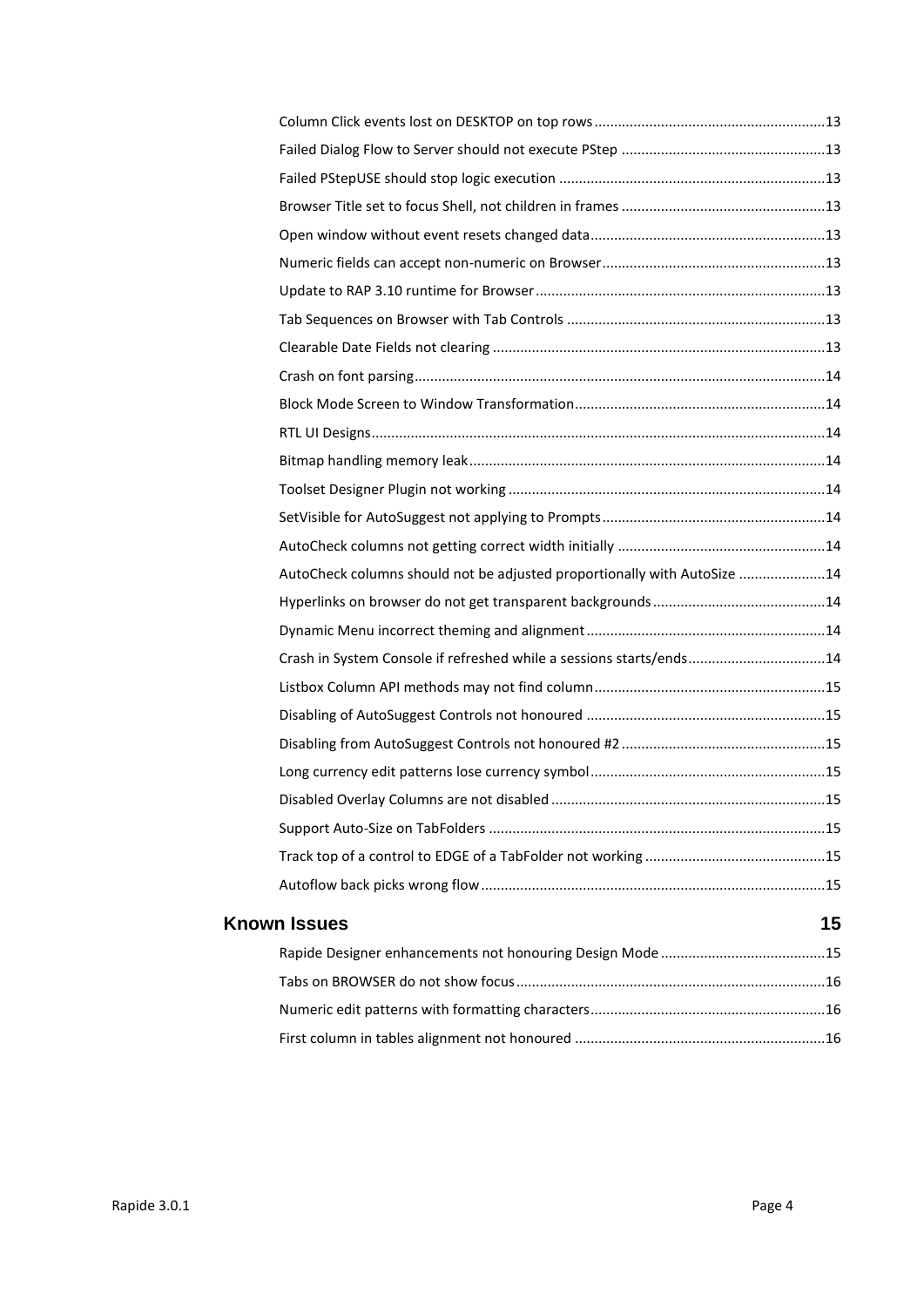# <span id="page-4-0"></span>**Important Notes**

For this update you need to use GuardIEn 8.7.5 or later if you use GuardIEn to build Rapide applications. Do not copy the GDOPRAPG.dll to your GuardIEn folder unless you are using GuardIEn 8.7.5 or later.

# <span id="page-4-1"></span>**New Functionality**

The following features have been added in Release 3.0.1

## <span id="page-4-2"></span>**Explicit override of Gen Comms Type for Coop**

A new token COMMS\_TYPE may be specified in rapide.properties to explicitly override the Gen comms type classes to use for Co-Operative calls to servers. Default is TCPIP, but other values can be ECI, EJBRMI, ITPIP, J2CSRmi, J2CS, MQS, TUX and WS.

#### <span id="page-4-3"></span>**Add specific support for TUXEDO coop flows**

Enhance Rapide runtime to support Tuxedo co-operative flows. Regenerate of GUI XML for clients will be required if using overrides for server pstep Tuxedo Service Names.

#### <span id="page-4-4"></span>**New Rapide API method to set Custom Theme on the fly**

Added method setControlCustomTheme to Rapide Function Library to allow BROWSER applications to change the theme of a specific control at run-time.

#### <span id="page-4-5"></span>**Performance improvements when same AB called many times**

Some performance improvements where a PStep calls the same Action Block multiple times during an execution of its' logic.

#### <span id="page-4-6"></span>**Method to Refresh Specific Window/DialogBox**

A new method called refresh is provided in the Rapide Function Library to allow requesting a refresh of the UI for a specific window or dialog box, which differs from the standard Gen REFRESH statement since that refreshes the UI for all windows and dialog box in the PStep. A special value of "<TOP>" may be passed to the new API method to have the top-most shell's UI refreshed (the shell must be a window or dialog box belonging to the current PStep, otherwise the request is ignored).

#### <span id="page-4-7"></span>**Overlay HTML properly configurable for Radio Buttons**

A new rapide.properties token, RADIO\_OVERFLOW\_CLIP, controls whether the HTML Overflow property is applied to radio button controls to enable the choice between clipping if the radio's design size is too small to contain the full text of its' prompt. Default is False, which means that the text will NOT be clipped.

#### <span id="page-4-8"></span>**Performance improvement in Trees with Images**

Significant performance improvements have been made for DESKTOP where Tree controls have images in subsequent columns.

#### <span id="page-4-9"></span>**New API Props/Methods for PStep Generation Date, Time and Rapide Version**

New Rapide API Properties are available to retrieve the generation date, time and Rapide generator Version for the calling PStep instance: generationDate; generationTime; generationRapideVersion. In addition, methods are provided to return the same date, but passing in the Member Name of any PStep in the application.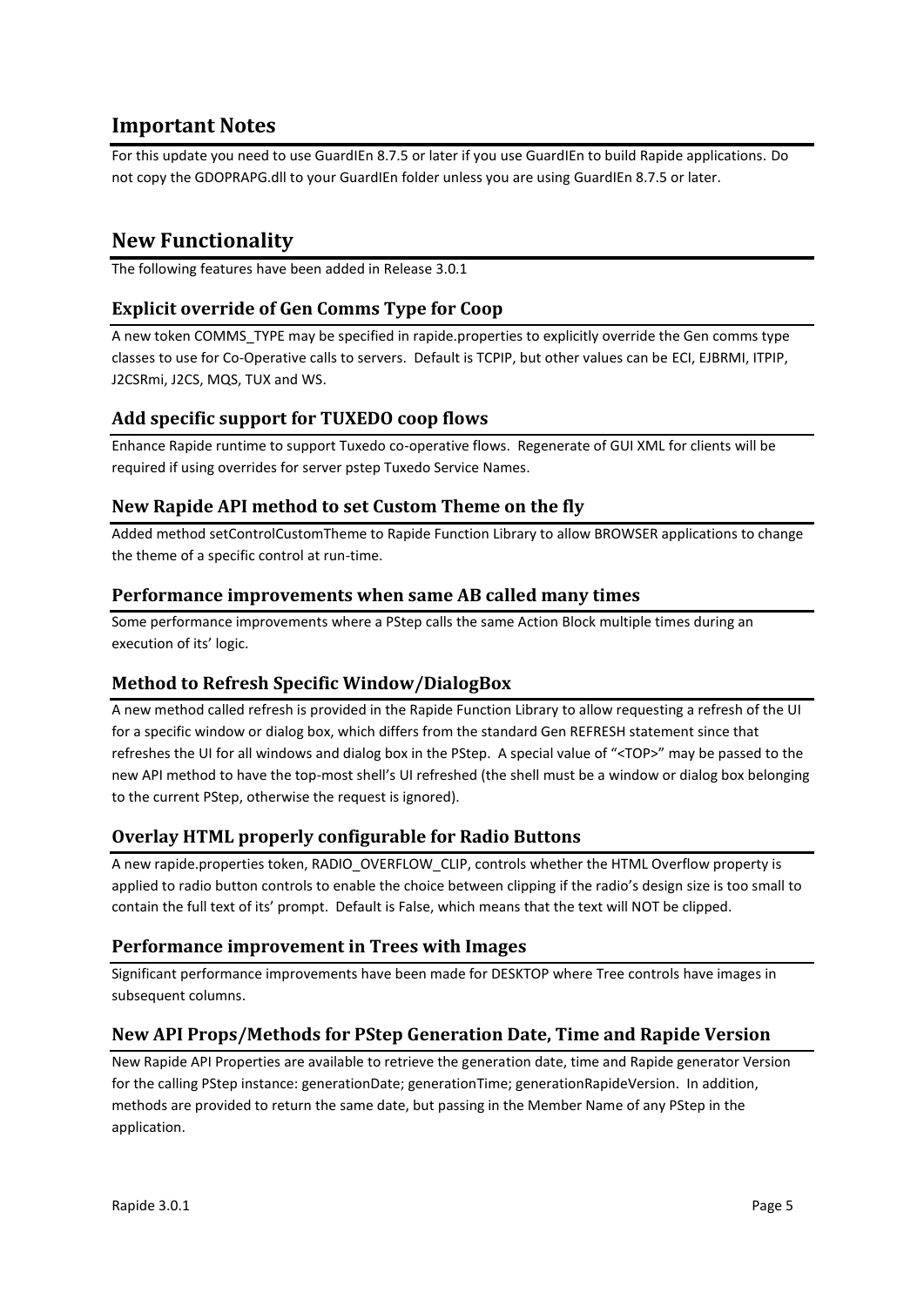# <span id="page-5-0"></span>**Block Mode Transformation Tab Sequence**

The first field with the 'place cursor here' property defined will have its GUI sequence defined to be the first field in the tab sequence. Remaining fields will be tabbed in sequence apart from the PF Key area which will have the lowest tab sequence.

# <span id="page-5-1"></span>**Application-Designed Timeout Facility**

If an application is inactive for a period, it may be useful to support a timeout. This is already possible on BROWSER with appserver session timeout and RAP's native session timeout support. However, this gives little control in how the application times out and what happens at that point. Therefore, new functionality has been added which allows the application to register a timeout event which is triggered when reactivating after a period of inactivity. See the Rapide API documentation for further details, in particular, new methods registerAppTimeoutEvent and rapide.properties token RAPIDE\_APPLICATION\_TIMEOUT.

#### <span id="page-5-2"></span>**Protected fields option to not show error markers**

When a field has an error in its' input, such as not adhering to the attribute's permitted values, an error marker is tagged to the field and an appropriate tooltip is attached to indicate what the problem is. If the field is disabled/protected (not the same as read-only), the error marker is still displayed. A new option controlled by rapide.properties token PROTECTED\_CONTROLS\_NEVER\_SHOW\_ERROR\_MARKERS can be set to True which will suppress these error markers for protected/disabled controls.

# <span id="page-5-3"></span>**Option to continue with references to unpackaged procedure steps**

Normally it is desirable that Rapide generate/build fails early on if a pstep is being generated which references an unpackaged pstep (via flow or pstepUSE). However, in the case of testing, there may be situations where you want to ignore this failure and have the ability to build, assemble and test small portions of an application, even where some packaging is missing (if you are not going to test those areas). To support this, an environment variable can be set to instruct Rapide to skip such issues, RAP IGNORE\_UNPKG=YES.

The Rapide runtime accommodates this possibility, and any flows/calls to unpackaged psteps are trapped, with suitable error messages presented to the user.

# <span id="page-5-4"></span>**Support Set/Get Enabled & Caption on MenuItems**

Support included for Set and Gen Enabled & Set and Gen Caption on MenuItems.

#### <span id="page-5-5"></span>**Restrict number of tab sessions in a client browser**

A new rapide.properties token, MAX\_SESSIONS\_PER\_CLIENT, allows you to restrict the maximum number of tabs that can contain sessions pointing to the same Rapide application. This is because it has been found that different browsers have different limitations on resources and too many sessions can cause the browser to freeze, which also knocks on to the AppServer, thus affecting other users on different clients. In the GuardIEn WebCR application, as an example, we found that IE11 could handle around 42 session tabs, Chrome and FireFox could only handle 6. Default limit remains unrestricted.

# <span id="page-5-6"></span>**App Timeout facility to auto-flush specific events**

The Application Timeout facility has been further enhanced to allow automatic flushing (ignoring) of specific types of events in the event queue when a timeout occurs. For example, if the timeout is detected at the point where a flow is triggered, you probably want to process the timeout and NOT the flow, so this feature would allow you to throw away FLOW events in this situation. The feature is enabled with new rapide.properties token APP\_TIMEOUT\_FLUSH\_EVENT\_TYPES.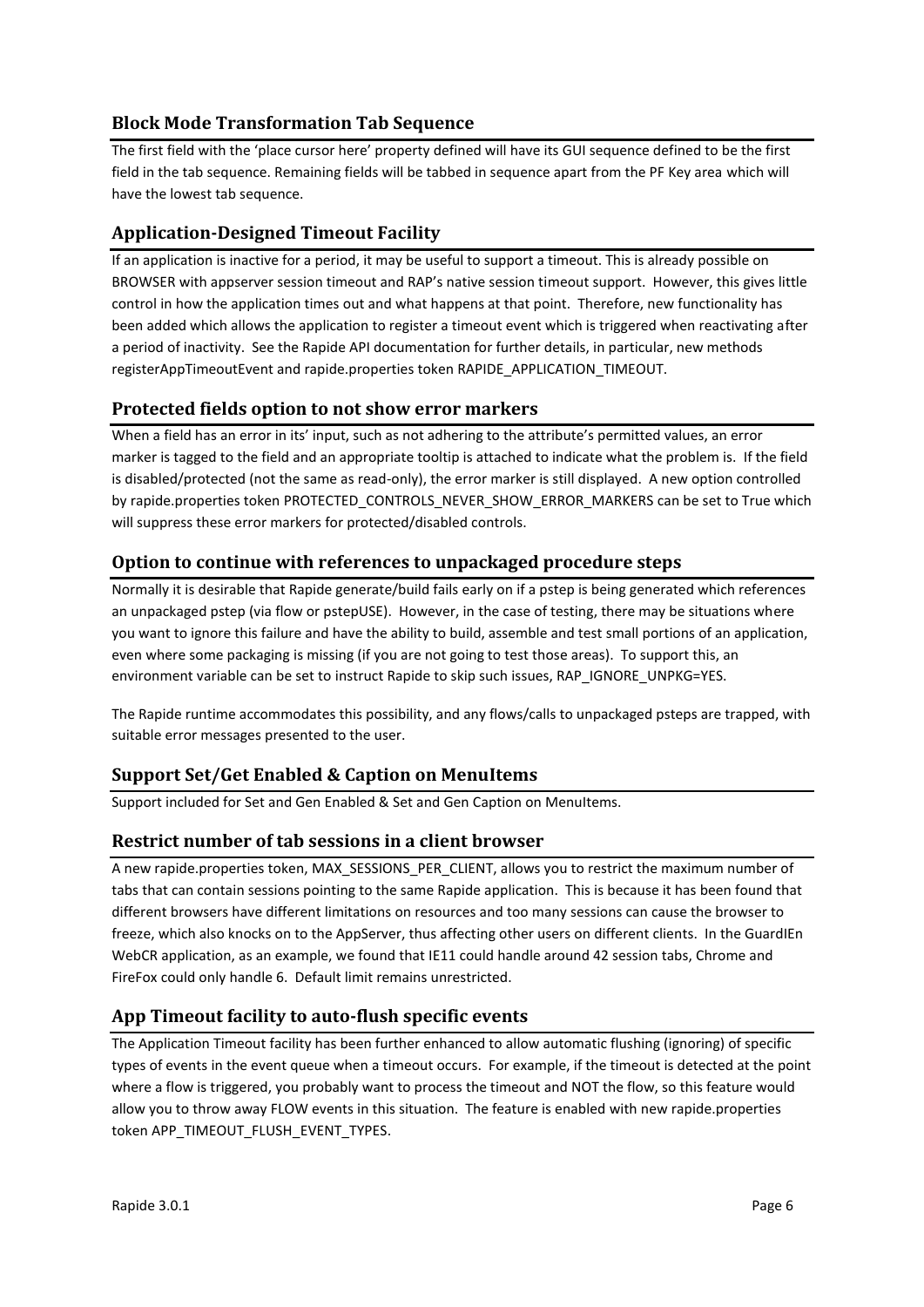# <span id="page-6-0"></span>**Custom XML template folder**

A new CustomXML folder is provided beneath the main Rapide software folder where you may copy and customise any of the template XML skeleton files, and if they exist there, these will be used in preference to the default versions of the XML files.

# <span id="page-6-1"></span>**Support override selection character for group-view drop-downs**

Previously, it has been possible to define an override selection character for normal listboxes, so that a character other than '\*' is used in the group view data to identify the selected row(s). This feature is also now available for group-view-based Drop-Down controls too.

# <span id="page-6-2"></span>**New Function Library Method replaceCharsAll**

Provided a new method in the Rapide Function Library to perform a 'replace all' where all occurrences of a string of characters will be replaced with another string.

#### <span id="page-6-3"></span>**Improved performance for image handling**

Startup performance of the application and also individual PSteps which contain images has been improved.

#### <span id="page-6-4"></span>**GainFocus support**

Previously, Rapide runtime would ignore GainFocus events. These are now supported on single and multi-line fields, although they always run in foreground so you cannot interact with the UI during the processing of the triggered event.

# <span id="page-6-5"></span>**Rotated text literals**

A new property is available for text literals to rotate by 90, 180 or 270'. Supported only on DESKTOP targets.

#### <span id="page-6-6"></span>**New Method listboxGetColumnPosition**

A new method is available in the Rapide Function Library, listboxGetColumnPosiiton, to retrieve the current position of a column.

#### <span id="page-6-7"></span>**Support for RightMouseBtnDown Added**

Added limited support for RightMouseBtnDown for Listboxes and Single Line Fields. Note that this works well in DESKTOP, but should probably be avoided in BROWSER due to round-trip performance (same as most mouse-intensive events).

#### <span id="page-6-8"></span>**Diagnostics added for tracking hangs/crashes better**

New tokens are available in rapide.properties (MUTEX\_DANGER\_TIME and MUTEX\_DANGER\_GIVEUP) which can be enabled with IET Support's guidance to help in diagnosing occasional hangs/crashes in an application.

# <span id="page-6-9"></span>**ZZ Edit Pattern and Zero entry not to flag as auto-changed**

If a field has a 'Z'-only edit pattern e.g. ZZZ.ZZ and a value of zero "0" is entered by the user, this is normally flagged through Rapide's auto-correct logic and pops up a warning message box if such an auto-correct is applied (according to rapide.properties tokens). This specific case where a "0" is reset to blank is now excluded from the pop-up message.

#### <span id="page-6-10"></span>**New Methods to iterate URL parameters on Browser**

Previously, the API method urlGetParameter was available to retrieve the value of a specific parameter as passed on a browser's URL e.g. "….?X=1&Y=2". This required you to know what the parameter names were in advance. Additional API methods are now available that allow you to iterate through all URL parameters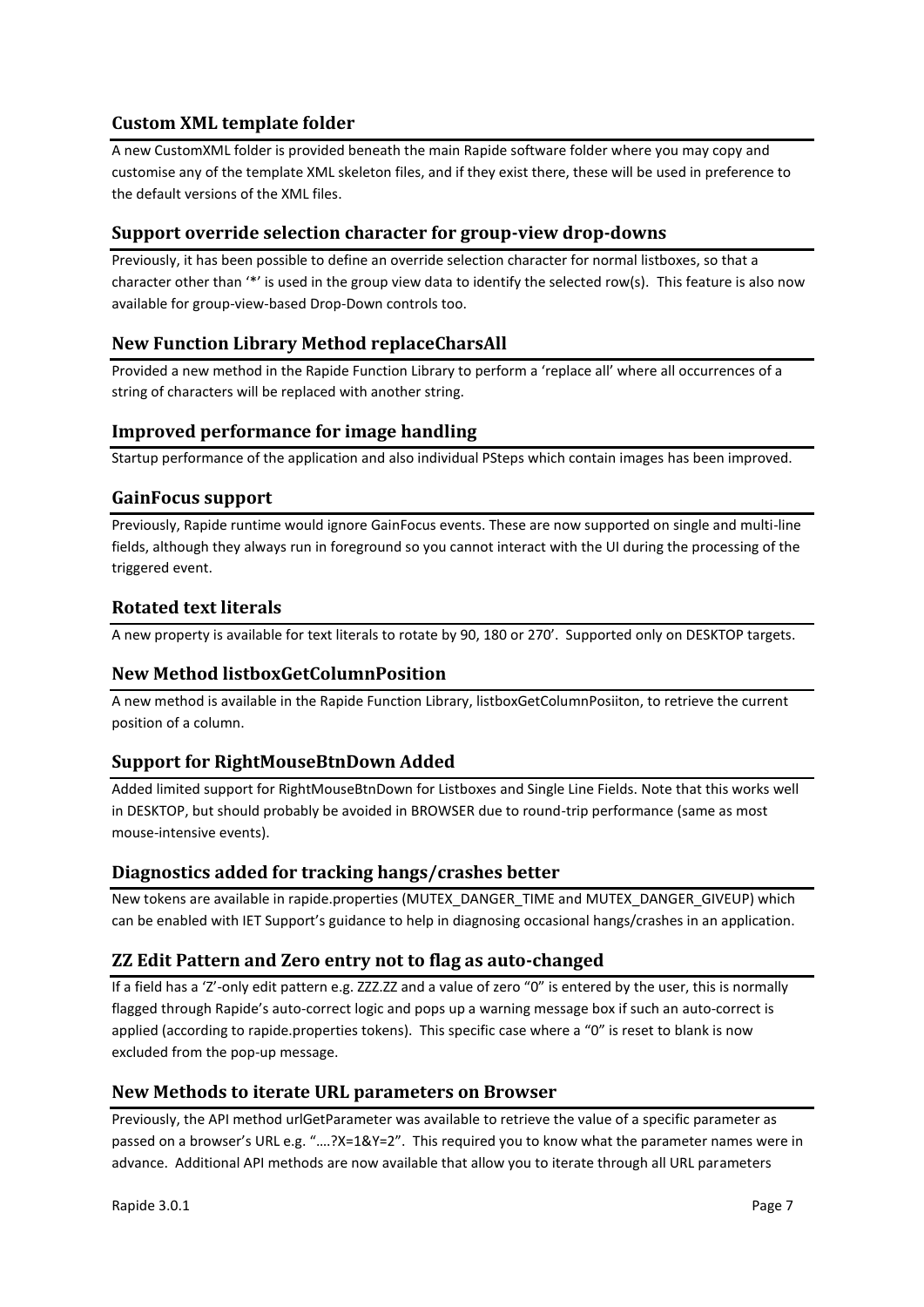retrieving names and values for each: urlGetParmCount; urlGetParmNameAtIndex and urlGetParmValueAtIndex (zero-based).

# <span id="page-7-0"></span>**Support MAKE on Radio Buttons**

Rapide previously did not honour MAKE statements for Radio Buttons

# <span id="page-7-1"></span>**UNITTEST any PStep without an Entry Point on Browser**

In a Rapide BROWSER application you normally have to define specific PSteps with Entry Points, and the application may only be started at those PSteps. However, for local/unit testing it may be useful to be able to go directly into a particular PStep that isn't normally an entry point. This is now possible by setting an environment variable RAPIDE\_ALLOW\_UNITTEST=YES (usually inside the GdClientEnv.bat scripts of Rapide), then reassembling the application. By doing this, an extra Entry Point called UNITTEST is included in the application that you may launch with a URL, specifying any PStep Member Name directly as the starting point, for example:

<appserver>:<port>/UNITTEST?APP=<appname>&PSTEPMBR=<mbrname>

The UNITTEST entry point will only be accessible if the application was assembled with the RAPIDE\_ALLOW\_UNITTEST option switched on at the time of the assemble, so you should ensure that this is not activated for your controlled test environments or production.

# <span id="page-7-2"></span>**Assembling for Unit Test**

When assembling a Rapide application, the load modules have to be included in the application definition and all load module components generated and built before the application can be assembled. If you are performing local workstation testing on a subset, you may not have the complete application downloaded, have the necessary update access to allow the definition of the Rapide application, or you may simply want to quickly test a procedure step without wanting to generate, build and assemble the entire application.

To support unit testing, you can tick the *Assemble for Unit Test* checkbox. This then allows you to select individual load modules for an assemble into a test application called 'unittest'. You must have set the environment variable RAPIDE\_ALLOW\_UNITTEST=YES (see below) and be assembling for a BROWSER application.

When performing unit testing, you do not need to define entry points and can launch any procedure step.

# <span id="page-7-3"></span>**Limited Support for LeftMouseBtnDown on Fields**

Limited support has been added to the Rapide runtime for LeftMouseBtnDown events defined on entry fields. These are not recommended though, especially when the field has other events defined.

# <span id="page-7-4"></span>**Fonts with Underline & Strikethrough supported on DESKTOP**

Implemented support in SWT/DESKTOP targets (and STUDIO/ECLIPSE) for fonts with Underline and strikethrough styles. This is still not possible within BROWER or MOBILE targets.

# <span id="page-7-5"></span>**GENRT for Gen 8.6 Java Runtimes Updated – WKS86200**

The Gen 8.6 Java Runtimes shipped with Rapide (genrt.jar) have been updated to reflect changes in WKS86200, which include support for WildFly and JBossEAP as AppServers. This has been tested with Rapided connecting to Gen EJBs deployed within WildFly.

#### <span id="page-7-6"></span>**New RFL method setOrientation**

New method, setOrientation, for changing an individual control's RTL or LTR orientation at run-time.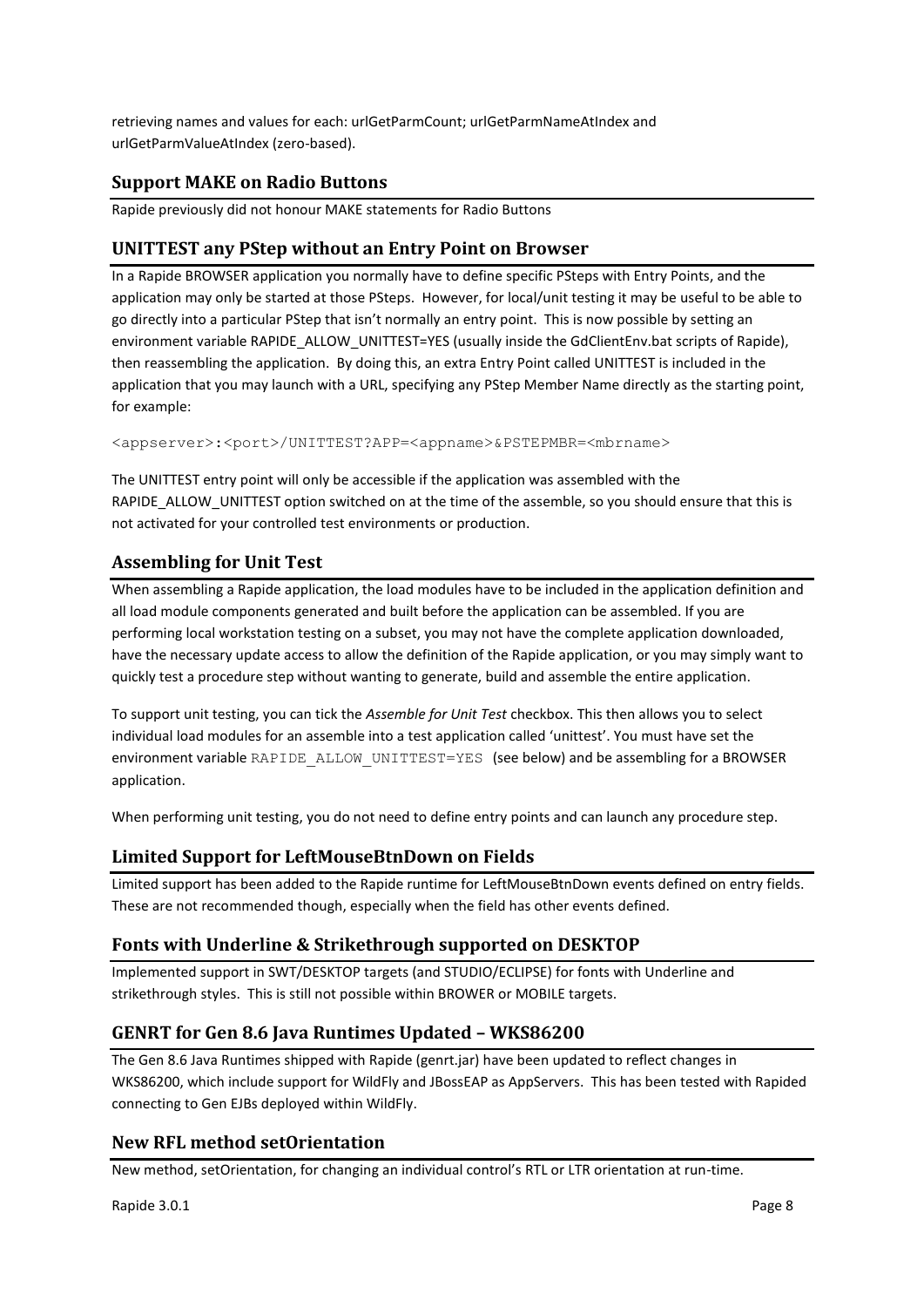# <span id="page-8-0"></span>**Value of ALL for RTL\_LANGUAGES**

A new value of ALL or <ALL> can be set for token RTL\_LANGUAGES causing all locates to present as RTL orientation.

#### <span id="page-8-1"></span>**Tokens to override Gen trace HOST and PORT**

When AB/PStep logic is generated with Gen Trace, normally the Gen Java runtimes will attempt to connect to a Gen Diagram Trace Utility at locahost:4567. New tokens, GEN\_TRACE\_HOST and GEN\_TRACE\_PORT, are now provided in rapide.properties to allow you to override the DTU that will be used to connect to, making it easier (and more explicit) to connect to a different workstation that the one where the Rapide client logic is executing.

#### <span id="page-8-2"></span>**Method to set an image for a listbox column header**

A new RFL method is provided to allow you to set an image for a listbox column heading, listboxSetColumnHeadingImage.

#### <span id="page-8-3"></span>**New tokens to set listbox header background and foreground colours**

Provided new rapide.properties tokens to set the background and foreground colours for all listbox headers in the application - LISTBOX\_HEADER\_BG\_COLOUR and LISTBOX\_HEADER\_FG\_COLOUR.

#### <span id="page-8-4"></span>**Application-specific sections in rapide.properties**

By placing tokens in the rapide.properties between markers, it is now possible for these tokens to only apply to the specified application name. For example:

```
<application name="testapp">
TOKEN=VALUE
TOKEN=VALUE
</application>
```
#### <span id="page-8-5"></span>**New method postEventToPStepWithCommand**

A new RapideFunctionLibrary method is available, similar to the existing postEventToPStep, but allowing a COMMAND value to be sent on the triggered event too.

#### <span id="page-8-6"></span>**New option on setNextFlowWindowStyle for NEXTTRAN into a Frame**

If NEXTTRAN is detected, it is now possible to force the new PStep into a specific Frame as a child by calling setNextFlowWindowStyle beforehand to "CONTROL:<frameControlName>". This is designed primarily for Multi-Instance Tabs.

#### <span id="page-8-7"></span>**New option to package server import/export classes into separate jar**

For a co-operative server flow to be implemented, the server import and export view classes are generated and by default packaged into the client load module .jar. However, if a server is invoked by multiple clients, either directly, or via a used action block, all client load modules that include the server ia/oa classes need to be relinked. A new option is available to package the server ia/oa classes into a separate <application>\_SVRIA jar file so that they are only included in a single jar. This jar is re-built automatically when assembling the application. To enable this functionality, tick the 'Package Server IA/OA into separate JAR' checkbox in the Options dialog. Note that if you enable this function for existing applications, you will need to re-build existing client load modules to remove the server classes from their JARs. This option is not available when using s shared folder to build from multiple models. If you are using GuardIEn to build Rapide applications, the option is defined using the RAPSVRIA target property.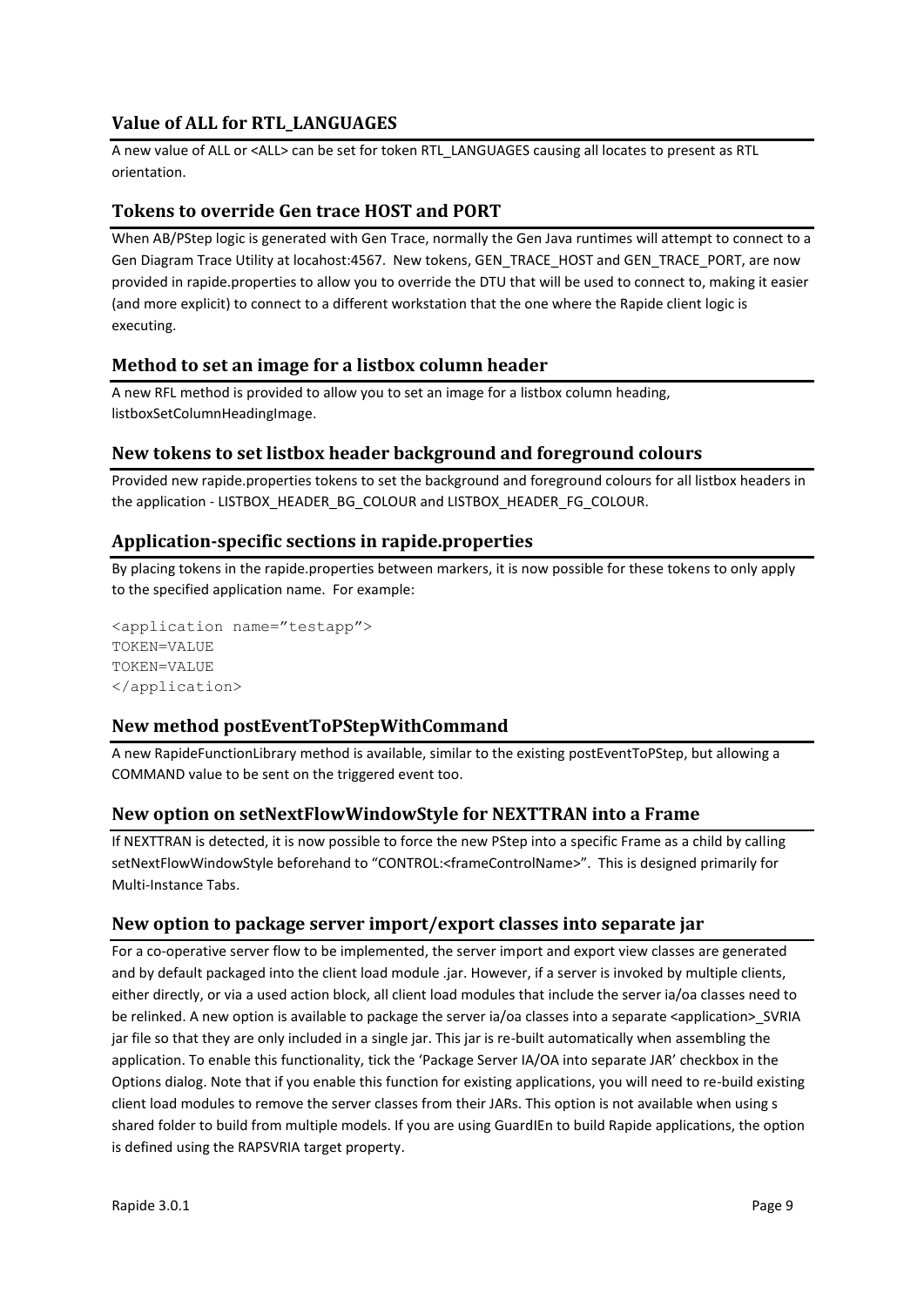# <span id="page-9-0"></span>**New User Exits invoked before a Server Call, and after a Server Abend**

New methods in UserExits are called before every server call (*determineIfServerCallAllowed*) and another exit whenever an error occurs during a server call - could be a comms failure or a server abend (*serverCallAbended*).

# <span id="page-9-1"></span>**New User Exits invoked when Client logic fails**

A new methods in UserExits is called when client AB logic fails (*clientLogicAbended*). Details of the calling pstep instance and the exception are provided, and you can decide whether to modify the displayed message, or even suppress the pop-up message altogether.

# <span id="page-9-2"></span>**Option to directly start the System Console**

A new rapide.properties token, ALLOW\_SYSCONSOLE\_DIRECT=True, can be set which permits starting a browser application with a special URL/EntryPoint of SYSCONSOLE. This launches the System Console without the need to start a real session for the application and you can view all the other active sessions from there.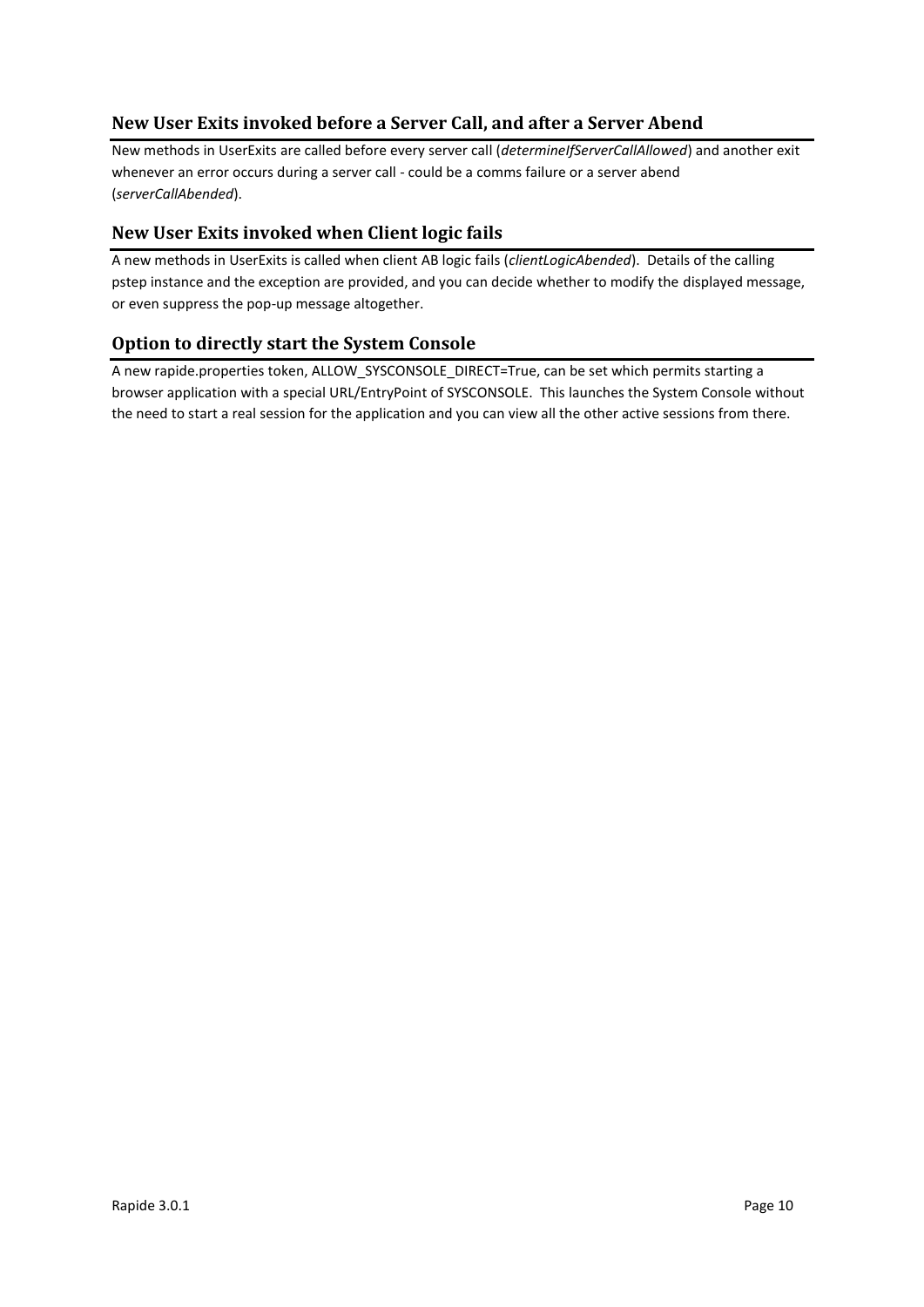<span id="page-10-0"></span>The following issues have been fixed.

# <span id="page-10-1"></span>**Scroll listbox with keyboard hangs if cell selection enabled**

If the cell selection feature ("ENABLE\_CELL\_SELECTION=True") is enabled and you use the keyboard up/down arrow keys to scroll a list quickly (hold down the key), it will often hang with the cell selection popping up when it should not.

# <span id="page-10-2"></span>**Cater for more view name duplicate situations**

If 2 views give similar names in generated code, Gen will suffix subsequent views with a digit to distinguish them. Rapide now detects additional situations more accurately when this might happen, avoiding issues in view mapping which may have picked the wrong view to transfer data over.

# <span id="page-10-3"></span>**Gen UI OLE list methods fail when no objects to return**

Any of the Gen UI list methods, such as CurrentWindow() . Buttons() will give incorrect list objects when there are no matching controls of that type.

#### <span id="page-10-4"></span>**Menus in frames not always visible**

If a window with a menu is loaded into a Frame, the menu is there, but it not always visible (z-order incorrect).

#### <span id="page-10-5"></span>**Non-resizable dialogs can be partially resized**

In BROWSER, if a dialog box is defined as not allowed resize, it may still be possible to resize the border outline, although the content does not resize.

## <span id="page-10-6"></span>**Browser title to include focus frame**

The logic to set a BROWSER application's title (in the browser tab) has been improved to include the title of whichever window or dialog box contains the control with current focus, which includes windows/dialogs loaded into frames.

#### <span id="page-10-7"></span>**Exception on session start ConcurrentModificationException**

In very rare cases (of timing), if 2 sessions start up extremely close to each other, a ConcurrentModificationException might be issued in one of the sessions as it registers itself with the SystemConsole.

#### <span id="page-10-8"></span>**Resource conflict when multiple sessions start closely together**

Improvements have been made with retry attempts and exception handling which could occur on occasions when 2 or more sessions were started within very close times of each other.

# <span id="page-10-9"></span>**Exception in Auto-Suggest Drop-Downs**

An exception could occur on window creation if a group-view drop-down control was enhanced as an autosuggest field.

#### <span id="page-10-10"></span>**Incorrect inheritance of fonts from business system**

When a control has some override font properties defined, Rapide would sometimes inherit part of the font details from the Business System too – font name, size and style must be taken as a group and never treated individually.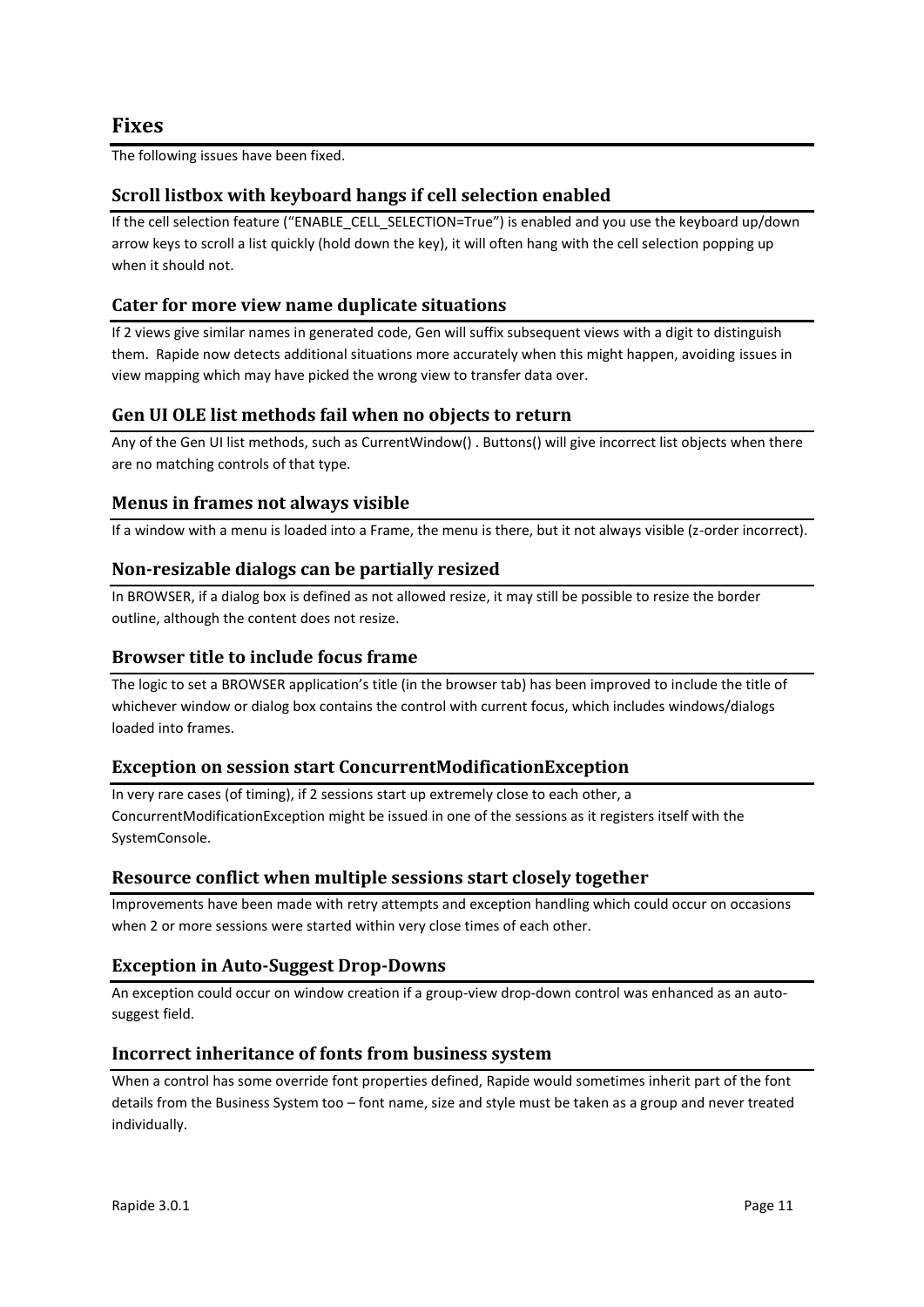#### <span id="page-11-0"></span>**MAKE reverse video normal not working**

Executing a MAKE statement to set Reverse Video with all other options *Normal* did not work correctly.

#### <span id="page-11-1"></span>**Improved CMIDEBUG Support**

Changes have been made to Rapide's interaction with the Gen Comms Runtime so that comms trace logs (with CMIDEBUG) are more fully supported.

#### <span id="page-11-2"></span>**Set Foreground Colour not working for some control types**

When you set the foreground colour within logic, many control types were having their background colour set instead.

#### <span id="page-11-3"></span>**Group view attributes placed as singleton field may revert values**

When a group view attribute is placed as a singleton field (populated with the values from the currently selected row in a listbox on a parent window), the content of the export group may be reverted to its' previous data under a few situations where events are triggered in a specific sequence.

#### <span id="page-11-4"></span>**Field changes without a Changed event get moved to Exports**

When a user changes the value in a field, if there is no "Changed" event defined for the field, only the Import view should be updated with the new value, but the Export was also being updated.

#### <span id="page-11-5"></span>**Button Command being passed to click event**

When a Button control has a Command defined (for disabling or auto-flow), it should not pass that Command to the Click event's logic if the event itself has a Command of <NONE> defined.

#### <span id="page-11-6"></span>**Support for Firefox 64 and higher**

Rapide runs in all modern web browsers, without any add-ons required. Only JavaScript needs to be enabled. The runtime deals with browser's specifics and quirks. When talking about native key events, there are two standard browser sequences – for printable (letters, numbers, Space) and non-printable keys (Home, End, Tab, Escape, Backspace, Page Down, arrows, etc.). For many years Firefox has been dispatching keypress events for non-printable keys, but other browsers not. This will change in one of the upcoming Firefox versions (probably 64.0 scheduled for December). As a result, key navigation and selection in many widgets like Tree, Table, List, and Dropdowns will not function correctly. The runtime framework used by Rapide has been enhanced to cater for this change in the Firefox browser.

#### <span id="page-11-7"></span>**Auto check row with blanked editable cells not flagging**

When a listbox has the auto-row-check functionality enabled, and an editable cell has its' value changed from a non-space/zero value to a space/zero value, this was not auto-checking the row.

#### <span id="page-11-8"></span>**Decimals in listbox cell entry fields sometimes lose values**

For some fixed-length decimal number fields that are placed in a listbox as entry fields (overlay cells), the value entered by the user may be lost on the next even logic processed.

#### <span id="page-11-9"></span>**Load Module .jar contains unnecessary server IA/OA classes**

Rapide 3.0.1 Page 12 When building a client load module .jar, procedure step IA/OA classes are included for servers indirectly invoked by clients. This can cause a problem when the server import or export views are changed and the load modules incorrectly containing the server IA/OA classes are not re-built. With this fix the server IA/OA classes are not included in client load modules where the client does not directly flow to the server. It is recommended that client load module .jars are re-built to ensure that they do not contain old versions of the server IA/OA classes.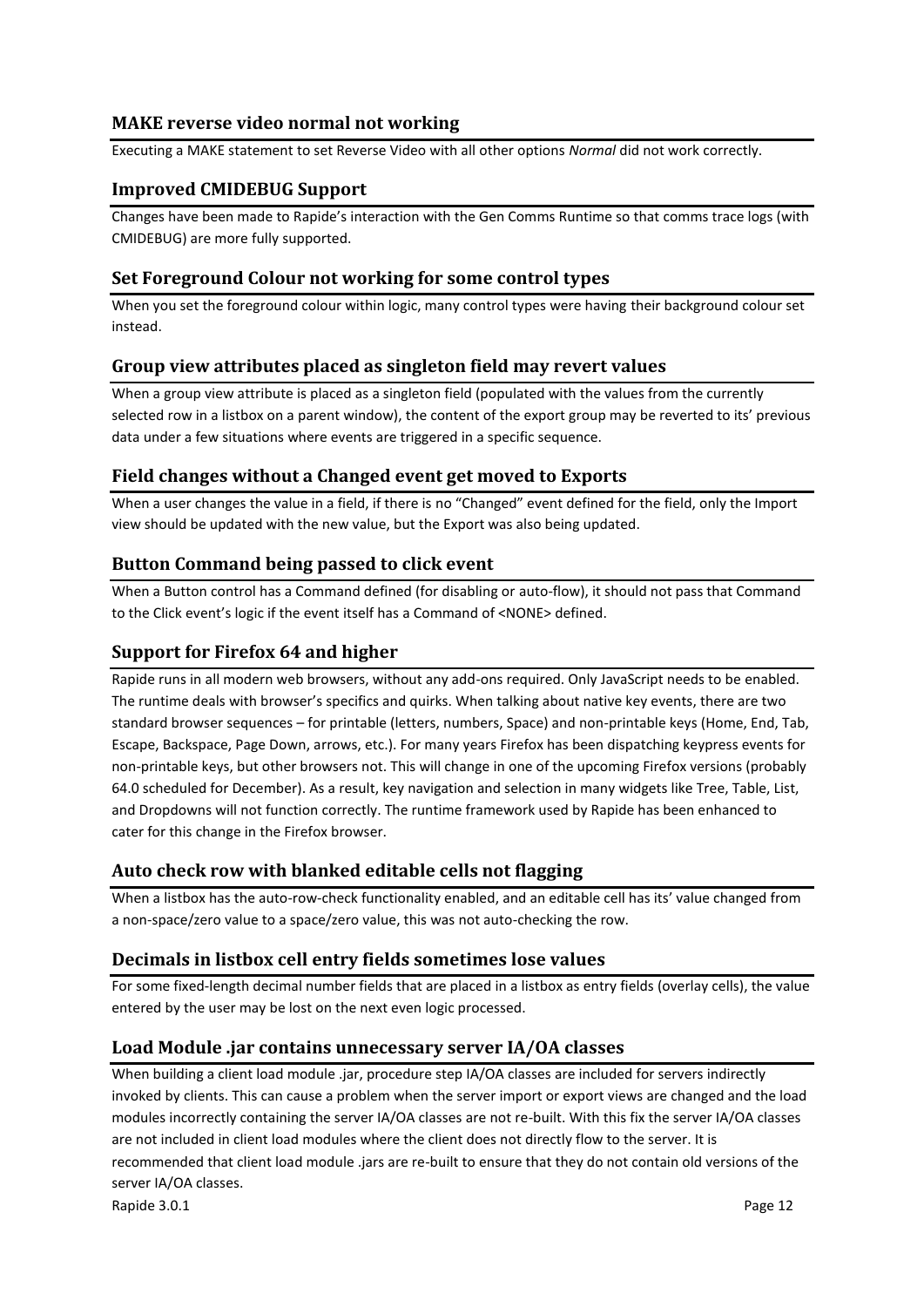# <span id="page-12-0"></span>**TextButton cell overlays with leading spaces**

On browser, if a cell overlay is defined to be a TextButton (dynamic), and the text value has leading spaces, then the value is displayed with html formatting strings.

## <span id="page-12-1"></span>**Minor memory leak fix – failed images**

Images that failed to load (could not find resource) could cause a small memory leak.

#### <span id="page-12-2"></span>**Column Click triggered when click beyond last row**

Column Click events were being triggered when the click was beyond the last populated row in a listbox.

#### <span id="page-12-3"></span>**Column Click events lost on DESKTOP on top rows**

A column click event is often discarded on DESKTOP/STUDIO targets if clicked on the first 2 or 3 rows of a listbox.

#### <span id="page-12-4"></span>**Failed Dialog Flow to Server should not execute PStep**

When a Dialog Flow to a Server fails (e.g. comms error), the PStep logic was being executed regardless – this should only be done if the flow was completed successfully.

#### <span id="page-12-5"></span>**Failed PStepUSE should stop logic execution**

If a PStepUSE failed (for example due to communications error), the client event logic would continue at the next statement. This now stops immediately.

#### <span id="page-12-6"></span>**Browser Title set to focus Shell, not children in frames**

Previously there was inconsistency as to which PStep's window caption/title would appear in the browser's title, uses logic to calculate the PStep based on the control with current focus, which sometimes gave a child PStep loaded into a frame/tab. This has been changed to always take the title from the next PStep up the chain that has an actual shell/window i.e. never a child loaded into a frame/tab.

#### <span id="page-12-7"></span>**Open window without event resets changed data**

When a field has its' value changed, and there is no Changed event defined, then an Open event occurs on a secondary dialog, the data change is reset to the previous value.

#### <span id="page-12-8"></span>**Numeric fields can accept non-numeric on Browser**

It is possible to enter non-numeric characters into a numeric field on browser targets by highlighting one or more digits of the existing value and overtyping with a non-numeric.

#### <span id="page-12-9"></span>**Update to RAP 3.10 runtime for Browser**

The RAP runtime version used for Browser applications has been updated to RAP 3.10.

#### <span id="page-12-10"></span>**Tab Sequences on Browser with Tab Controls**

Tab sequences on Browser applications where Tabs (both persistent and MDI tabs) no longer honoured the designed tab sequence.

#### <span id="page-12-11"></span>**Clearable Date Fields not clearing**

When using the CLEARABLE DATE feature, the 'X' button did nothing.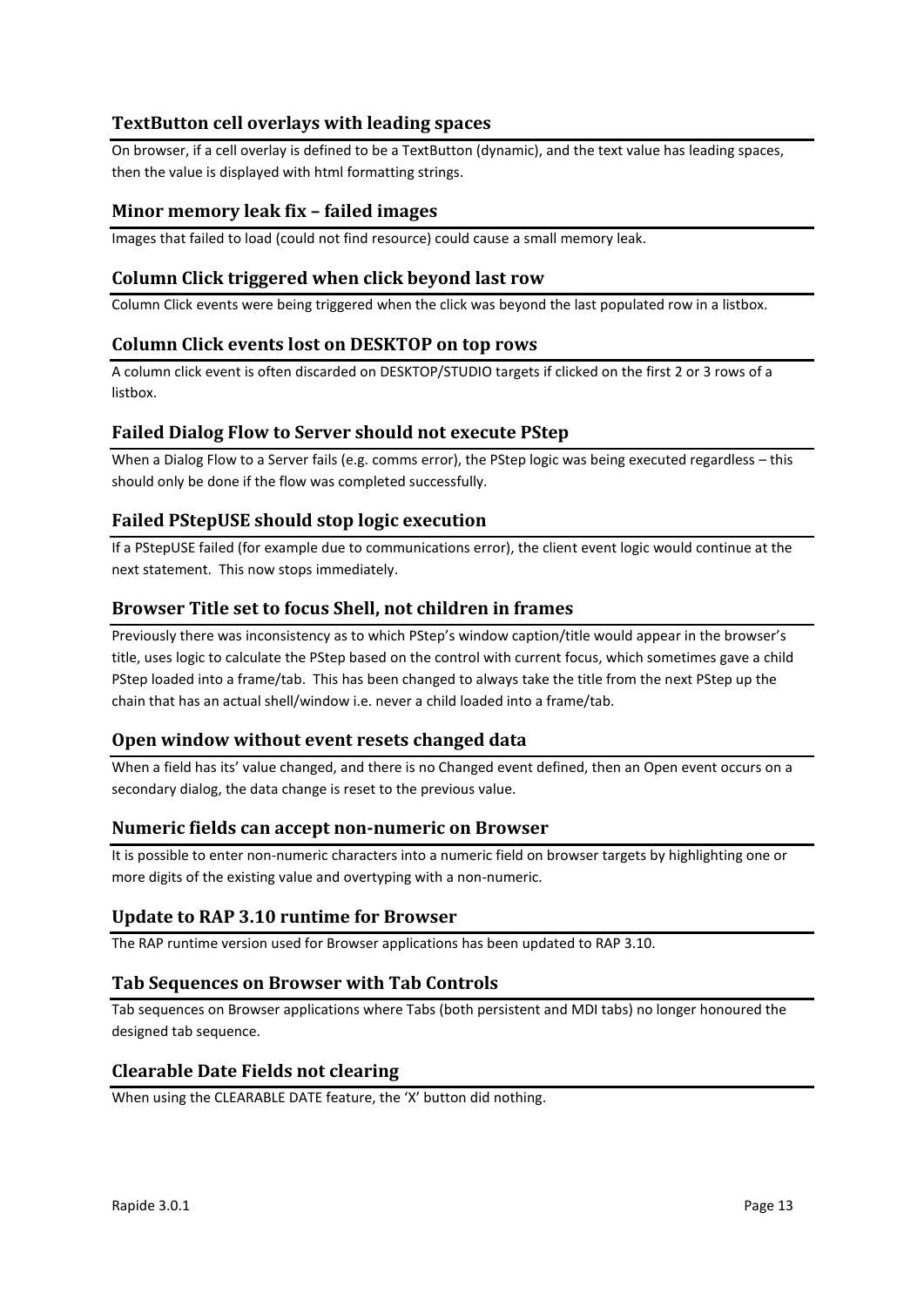# <span id="page-13-0"></span>**Crash on font parsing**

A recent update introduced support for Strikethrough and Underline font styles. Under some circumstances, this new logic could cause a crash when applying styles that didn't include those styles.

#### <span id="page-13-1"></span>**Block Mode Screen to Window Transformation**

If the Block Mode Rapide properties for a screen literal specify that the literal is hidden, the literal is always excluded from the transformed window design even if the option to 'Use Enhanced Widget Styles from Block Mode Design' is not ticked. The hidden literals are now ignored only when the transformation option is ticked.

#### <span id="page-13-2"></span>**RTL UI Designs**

Previously, an LTR UI design could be rendered in RTL at runtime when running in an RTL Locale, but if the original UI design was actually in RTL itself, this would not be honoured correctly at runtime.

#### <span id="page-13-3"></span>**Bitmap handling memory leak**

A GDI Handles leak on Windows was a result of incorrect storing and disposal of bitmaps on some control types.

#### <span id="page-13-4"></span>**Toolset Designer Plugin not working**

Recent changes in generated code caused an issue for the Rapide Designer Toolset Plugin where the tab interface was not correctly displayed.

#### <span id="page-13-5"></span>**SetVisible for AutoSuggest not applying to Prompts**

The SetVisible method does not show/hide the prompt for a GroupView-based DropDown control that is enhanced as an AutoSuggest control.

#### <span id="page-13-6"></span>**AutoCheck columns not getting correct width initially**

When a listbox with an autocheck column is displayed for the first time, the autocheck column is often very narrow and cannot easily be seen.

#### <span id="page-13-7"></span>**AutoCheck columns should not be adjusted proportionally with AutoSize**

When a listbox with an autocheck column is displayed and LISTBOX\_AUTO\_WIDTH is being applied to all listbox columns, it should exclude the autocheck column from the adjustment, keeping the original width, otherwise it is highly likely that the autocheck will end up much smaller than any value defined in LB\_AUTOCHECK\_DEAFULT\_COLUMN\_WIDTH.

#### <span id="page-13-8"></span>**Hyperlinks on browser do not get transparent backgrounds**

Hyperlinks on browser should have transparent backgrounds, but the colour was being explicitly set as the inherited window background colour.

#### <span id="page-13-9"></span>**Dynamic Menu incorrect theming and alignment**

Listboxes enhanced as Dynamic Menus had the top-level theme applied to level-1 branches. Also, rightaligned Dynamic Menu items had their child menu aligned to the left of the clicked button, so could be clipped off the right of the display.

#### <span id="page-13-10"></span>**Crash in System Console if refreshed while a sessions starts/ends**

If Refresh is used in the System Console while another session is starting or being destroyed, this could cause an exception in the System Console session.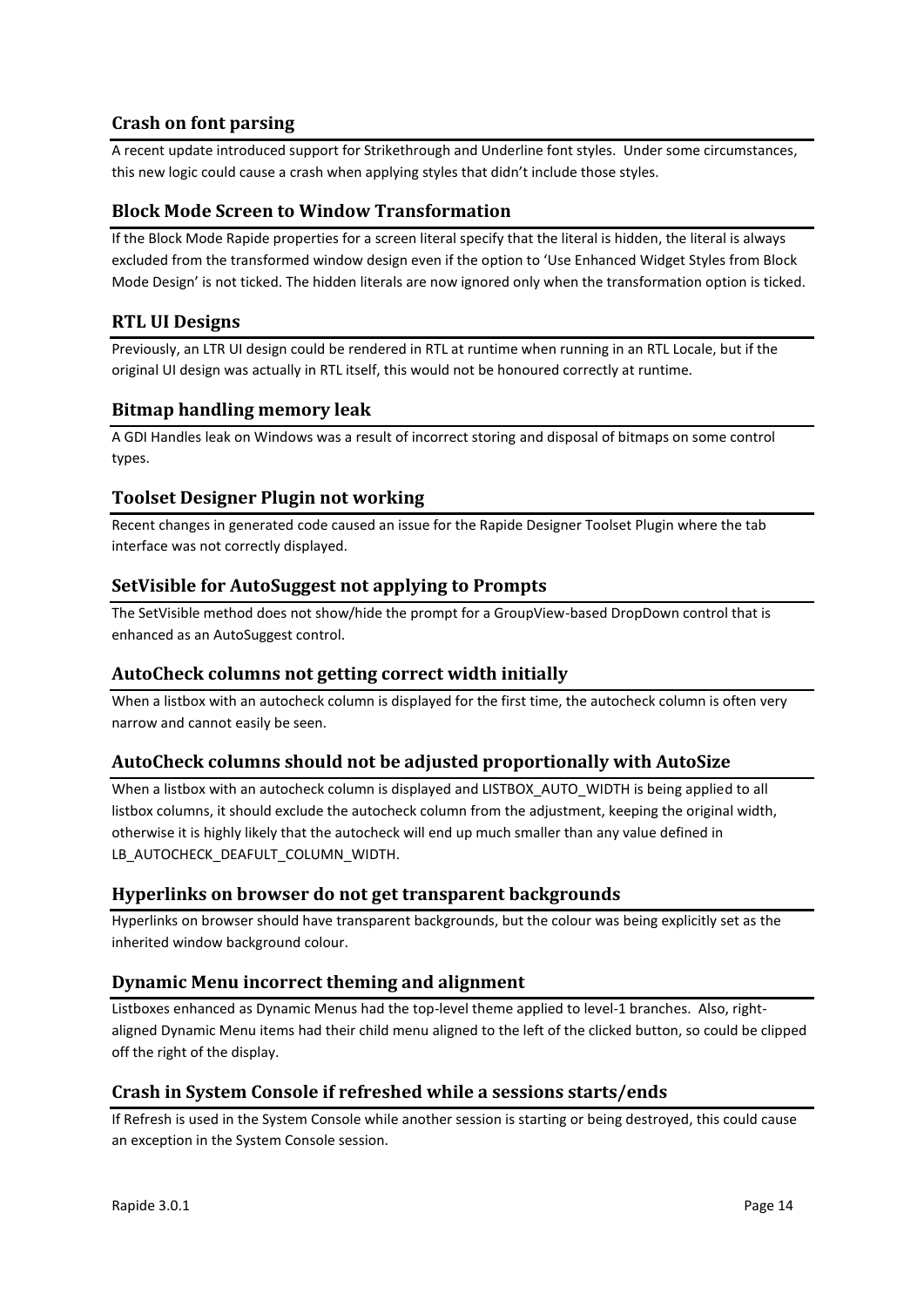# <span id="page-14-0"></span>**Listbox Column API methods may not find column**

A recent change which temporarily blanks out the column heading for a hidden column caused other listbox column API methods to potentially fail, not being able to find the specified column. This included methods such as show and hide columns.

# <span id="page-14-1"></span>**Disabling of AutoSuggest Controls not honoured**

If there is any disabling of an AutoSuggest control (PV drop downs and drop downs based on group view data), the disabling was not being applied.

#### <span id="page-14-2"></span>**Disabling from AutoSuggest Controls not honoured #2**

If a control is disabled when a drop-down "has one selected" or "does not have one selected", and the dropdown is enhanced as an AutoSuggest field, the disabling does not work.

#### <span id="page-14-3"></span>**Long currency edit patterns lose currency symbol**

If a numeric edit pattern with currency is designed in the UI with long length than the underlying attribute, the currency symbol will be truncated if the value is the maximum length for the attribute.

#### <span id="page-14-4"></span>**Disabled Overlay Columns are not disabled**

The disabled property of an overlay listbox column was not being honoured by the Rapide runtime (dynamic overlays were ok).

#### <span id="page-14-5"></span>**Support Auto-Size on TabFolders**

The Auto-Size property could previously be defined on TabFolders but the runtime did not properly honour this accurately – the TabFolder would only get resized with an overall window/browser resize. A similar fix has been made to ExpandBars where the parent (e.g. TabFolder) did not get auto-resized when the ExpandBar was expanded/collapsed.

#### <span id="page-14-6"></span>**Track top of a control to EDGE of a TabFolder not working**

If you define EDGE tracking of the top edge of a control to the bottom of a TabFolder, this did not work and you'd end up with the control's top tracking to the top edge of the window instead.

#### <span id="page-14-7"></span>**Autoflow back picks wrong flow**

If there are multiple dialog flows between the same pair of psteps, and they use the same command for autoflow on the return, Rapide runtime may pick the wrong return flow, and thus set command, display-first properties and return flow data mapping incorrectly.

# <span id="page-14-8"></span>**Known Issues**

#### <span id="page-14-9"></span>**Rapide Designer enhancements not honouring Design Mode**

Although the Rapide Designer will allow you to store different enhancements for the same control/window for each Design Mode (Window vs. HTML vs. ASP), some of the enhancements are only honoured for the 'Common' (Windows) Design Mode. It is not anticipated that Design Modes will have different enhancements, but if it is a requirement then we will move this support forward.